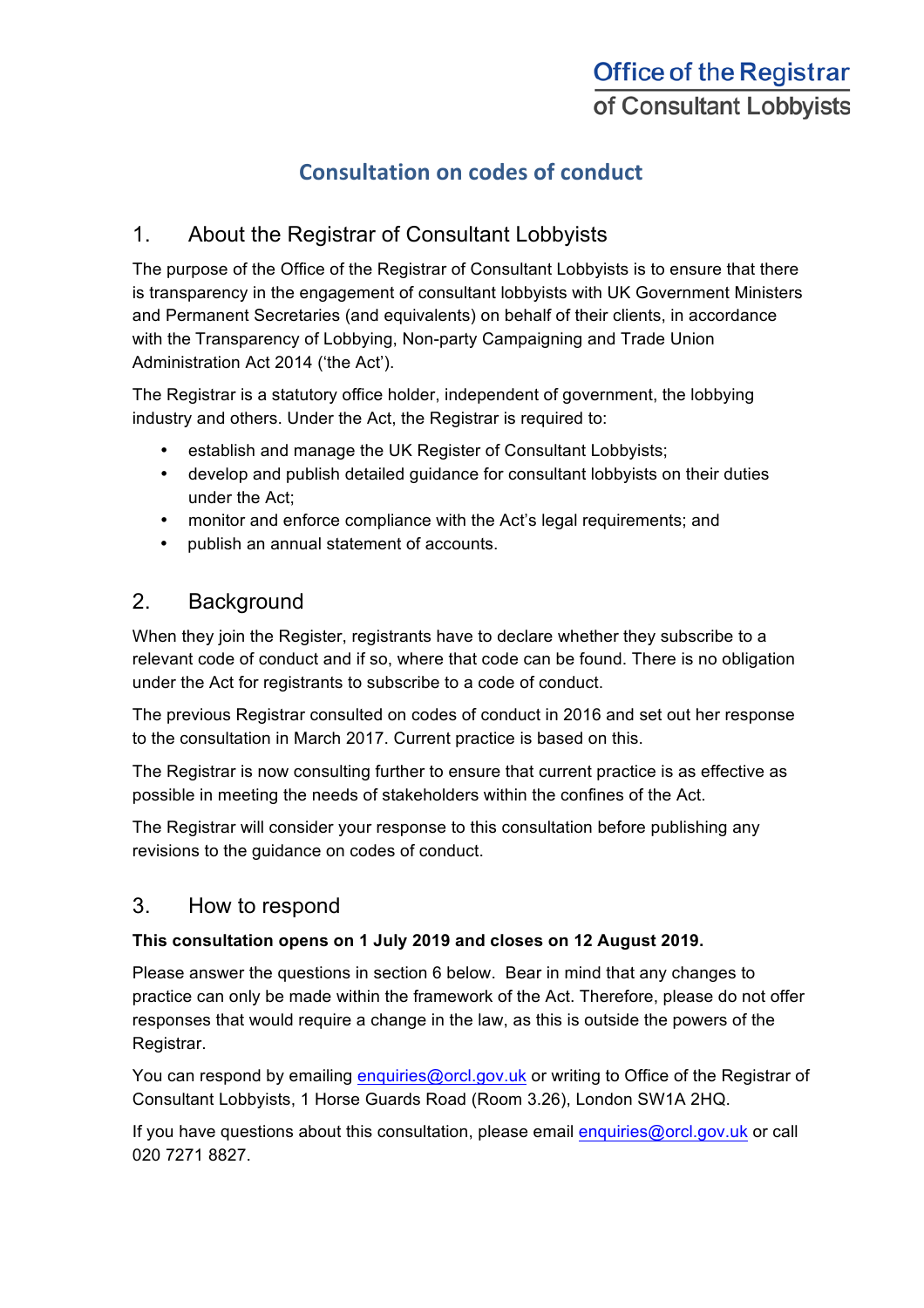## 4. Confidentiality and data protection

All consultation responses will be published on the website of the Office of the Registrar, including the name (but not the personal contact details) of the responding person or organisation. If you do not wish us to publish your name or all or part of your response, please indicate this and the reason for your preference.

## 5. Statutory provision and Registrar's guidance

Section 4 of the Act provides that:

#### *(2) The entry for each registered person must include …*

*(g) a statement of:*

*(i) whether there is in place an undertaking by the person to comply with a relevant code of conduct, and*

*(ii) if so, where a copy of the code may be inspected;*

*(6) In this section … (b) a "relevant code of conduct" … is a code of conduct which governs the carrying on of the business of consultant lobbying (whether or not it also governs other activities) and is open to inspection by members of the public.*

The Registrar's *Guidance on registration and quarterly information returns* (2019) provides that:

*When joining the Register, registrants have to declare whether they subscribe to a relevant code of conduct and if so, where that code can be found. This requirement can be fulfilled either by giving a link to a code which is available online or the address where the code can be inspected.* 

*Relevance is determined in relation to consultant lobbying and a code of conduct may apply to organisations or individuals. A code of conduct for individuals can only be declared on behalf of an organisation if every member of that organisation subscribes to that code.* 

*If an organisation subscribes to multiple codes of conduct the registrant should declare the one code that they feel is most relevant.* 

*If the registrant does not subscribe to a code of conduct, the Register will state this.*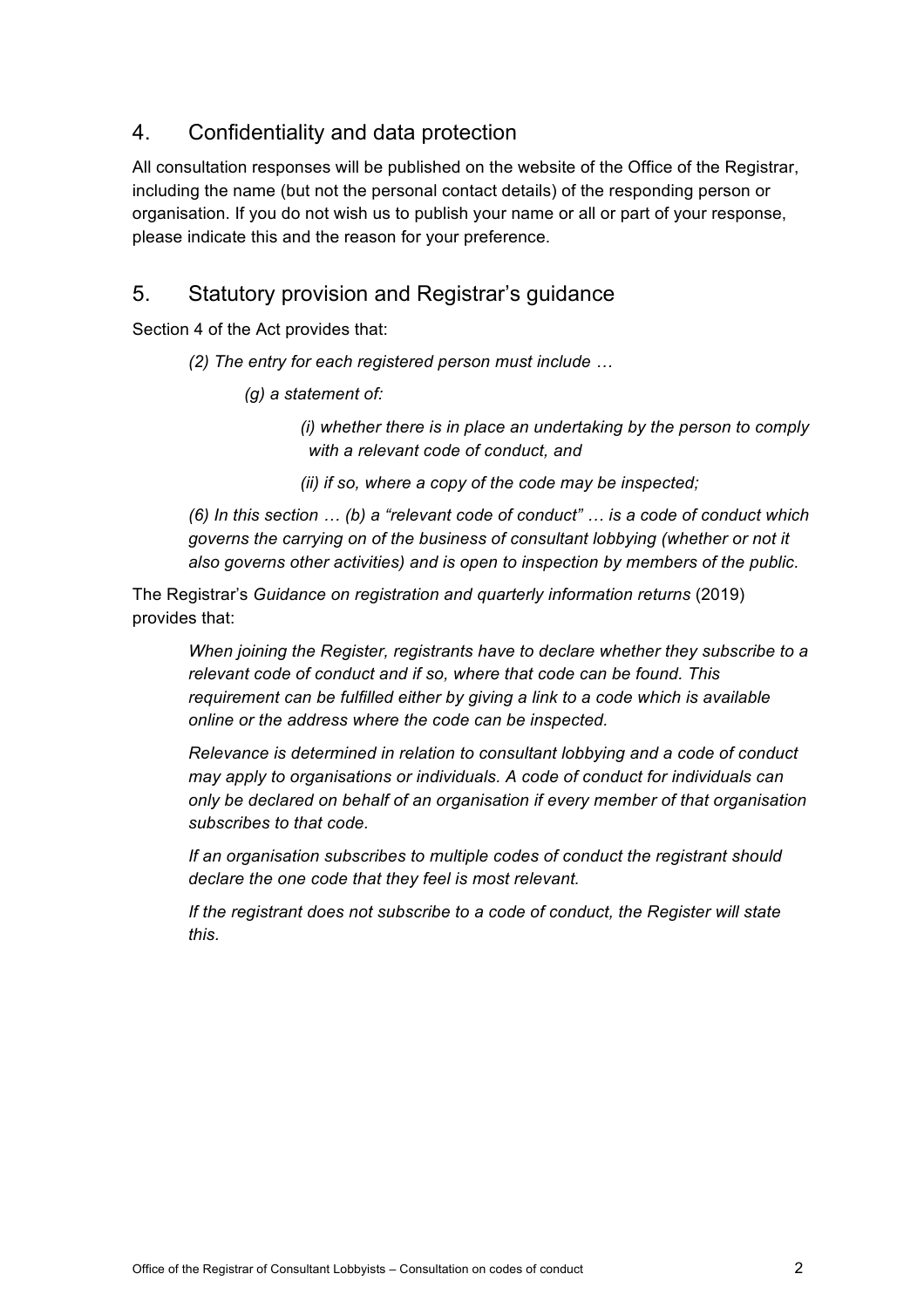## 6. Consultation questions

### **What makes a code of conduct 'relevant'?**

The Act defines a 'relevant code of conduct' as one *'which governs the carrying on of the business of consultant lobbying (whether or not it also governs other activities)'.*

Current practice allows codes of conduct that set out general good, professional behaviour such as the SRA Code of Conduct or the ICAEW Code of Ethics to be declared as codes of conduct by registrants. Other registrants name a code that deals explicitly with lobbying, such as the Public Affairs Code of the PRCA's Public Affairs Board. Others declare their own company-specific codes.

The Registrar is considering amending the guidance so that in order to be 'relevant' under the Act, a code must go beyond setting out general good professional behaviour and must provide guidance or a framework that is of particular and specific relevance to consultant lobbying activity.

#### **Question 1: What is your view of this proposed change?**

**Question 2: What would be appropriate tests as to whether a code of conduct is relevant in that it '***governs the carrying on of the business of consultant lobbying'***?**

## **What is an 'undertaking' to comply with a relevant code of conduct?**

The Act requires registrants to state *'whether there is in place an undertaking by the person to comply with a relevant code of conduct'.* 

The Registrar currently simply asks new registrants to state which code of conduct they subscribe to and where it can be inspected.

**Question 3: Should 'undertaking' require a more formal commitment or is current practice sufficient?** 

**Question 4: If you believe there should be a more formal commitment, what form should this take?**

## **The content of codes of conduct**

The Registrar's view is that the Act does not give the Registrar the right to comment on or shape the content of codes of conduct – the only test he can apply is relevance, as defined by the Act.

**Question 5: Do you agree with this view? If not, why not?**